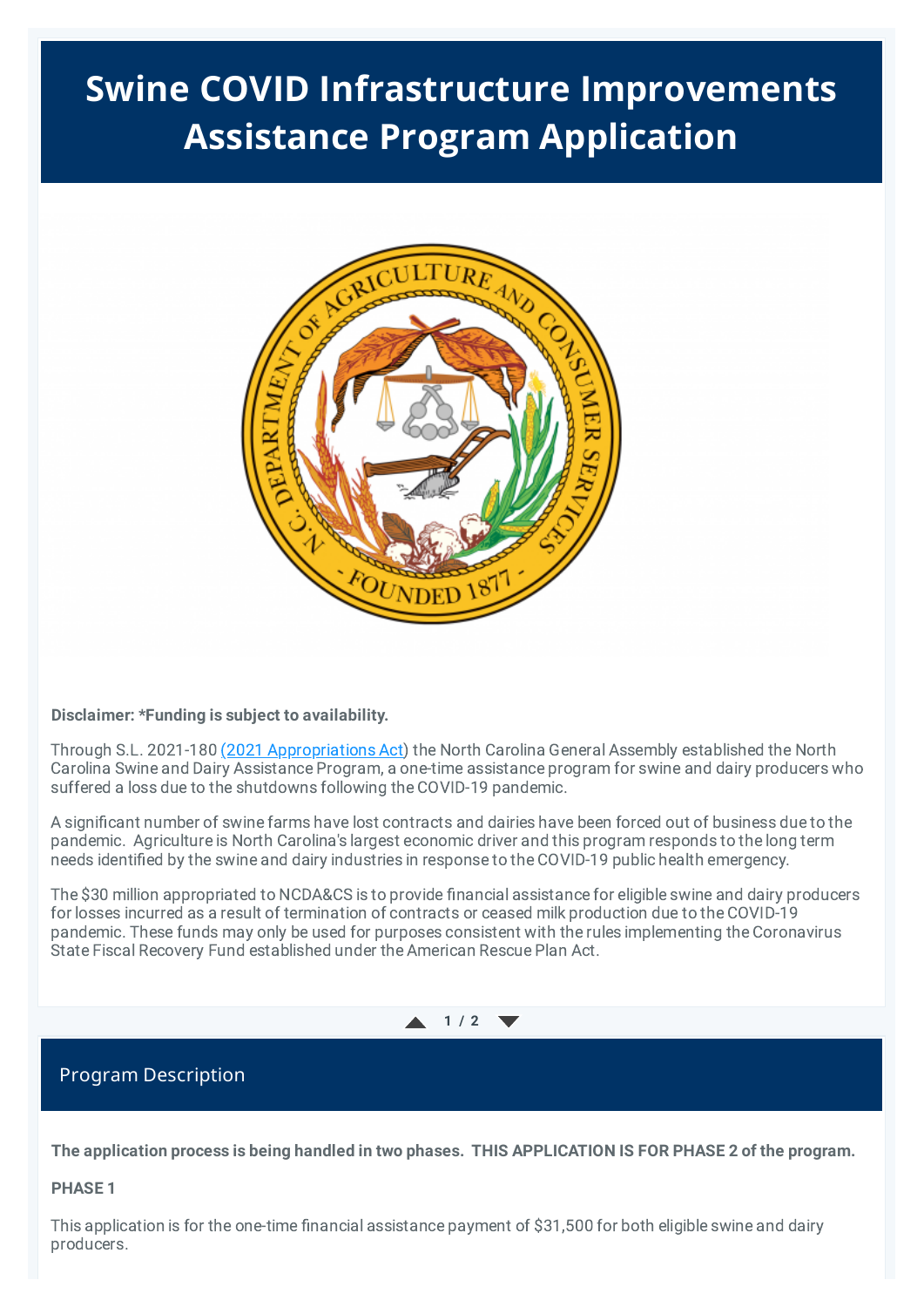The administration of financial assistance to the swine and dairy industries is outlined in the Applicant Eligibility Section.

The first portion of the application is determination of applicant eligibility. All eligible applicants will receive a onetime financial assistance payment of thirty-one thousand five hundred dollars (\$31,500).

### **PHASE 2**

In addition to the one-time financial assistance payment, the applicant may file a second application to receive either (a) **or** (b), **but not both.** Dairy applicants are only eligible for option (a) below. **Be advised that application information for this portion of the assistance program will follow initial execution of the initial financial assistance application.**

- A cost share for closure of swine or dairy lagoons, limited to 90% of the lagoon closure cost, not to exceed \$100,000 per operation.
	- If this applicant needs additional water supply for agricultural uses, the applicant may request an additional cost share to covert the decommissioned lagoon to an agricultural water supply pond. This cost share will be limited to 90% of the actual cost, not to exceed \$30,000 per operation.
- Financial assistance to swine producers for a fixed dollar amount per head space for producers who are able to secure a production contract with another swine integrator but must invest in upgrades to existing barns or completely rebuild animal housing. A fixed dollar amount per head space, with a maximum amount of \$10 per head space for renovation to animal housing and \$20 per head space to completely rebuild animal housing. No award of this type will exceed 90% of the cost of renovation or construction per operation.
- Financial assistance provided to the purchaser of a swine operation, provided that the seller otherwise meets the eligbility requirements of this section on the date of the sale.

Applicants for financial assistance awarded must submit the eligibility documents required by one or both applications no later than **June 30, 2023.**

**2 / 3**

## Applicant Eligibility

### **Eligibility Requirements:**

A swine or dairy producer must provide in electronic form to the Department the following information in order to demonstrate the producer's eligibility for financial assistance. Local FSA, extension offices, or soil and water conservation districts may be able to assist the applicant in scanning or submitting documents if the applicant is unable to do so at home.

(1) For swine producers, all of the following is required:

-A contract termination letter from a swine integrator or other documentation of contract termination between **March 1, 2020**, and **June 30, 2022**.

-Proof that the swine operation and lagoon are permitted by the State.

- A new contract or letter of intent with a swine integrator

-Any other information deemed appropriate by the Department.

-Proof that the dairy operation was permitted as a Grade A milk producer by the Food and Drug Protection Division of the Department during the time that production was ceased as documented under sub-subdivision a. of this subdivision.

-Any other information deemed appropriate by the Department.

**3 / 4**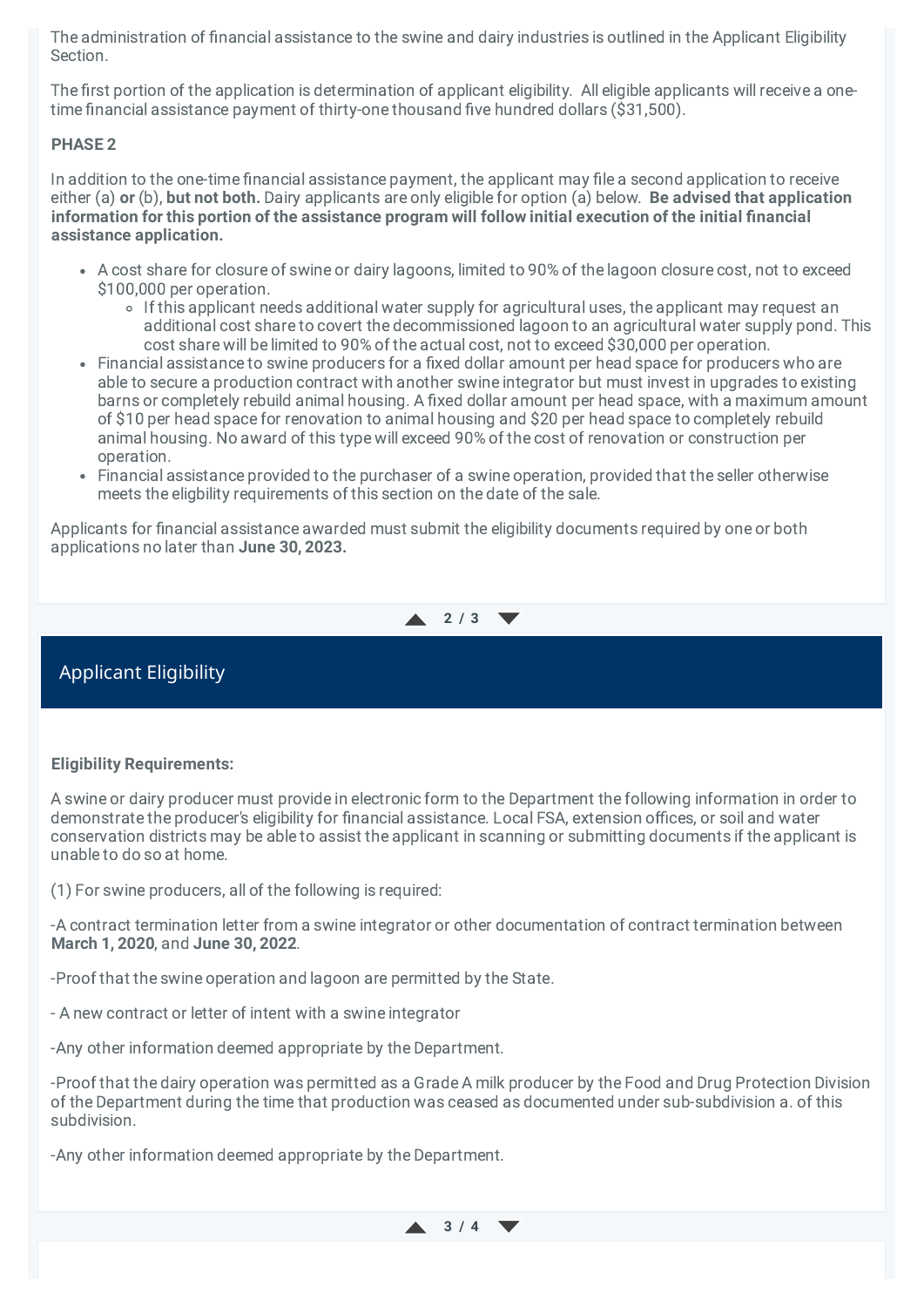# Applicant Information

**All inputs in this application must be tied to a single Social Security Number (SSN) or Employer Identification Number (EIN).**

**If there is a verifiable swine loss because COVID-19 for more than one SSN or EIN, additional applications must be completed.**

### **Select appropriate federal tax classification: \***

- ⚪ Individual/sole proprietor or single-member LLC
- C Corporation
- $\bigcirc$  S Corporation
- ⚪ Partnership
- Trust/estate
- ⚪ Limited liability company

**Name or Business Name as shown on your income tax return.** *This must match your IRS W-9.* **\***

**Enter Social Security Number or Employer Identification Number that corresponds with the name listed above (no dashes).** *This must match your IRS W-9.* **\***

**Name or Business Name as shown on your** *Integrator Termination Letter.* **\***

**Mailing Address \***

| City *     |                      | State * |
|------------|----------------------|---------|
|            |                      |         |
| Zip Code * | <b>Phone Number*</b> |         |
|            |                      |         |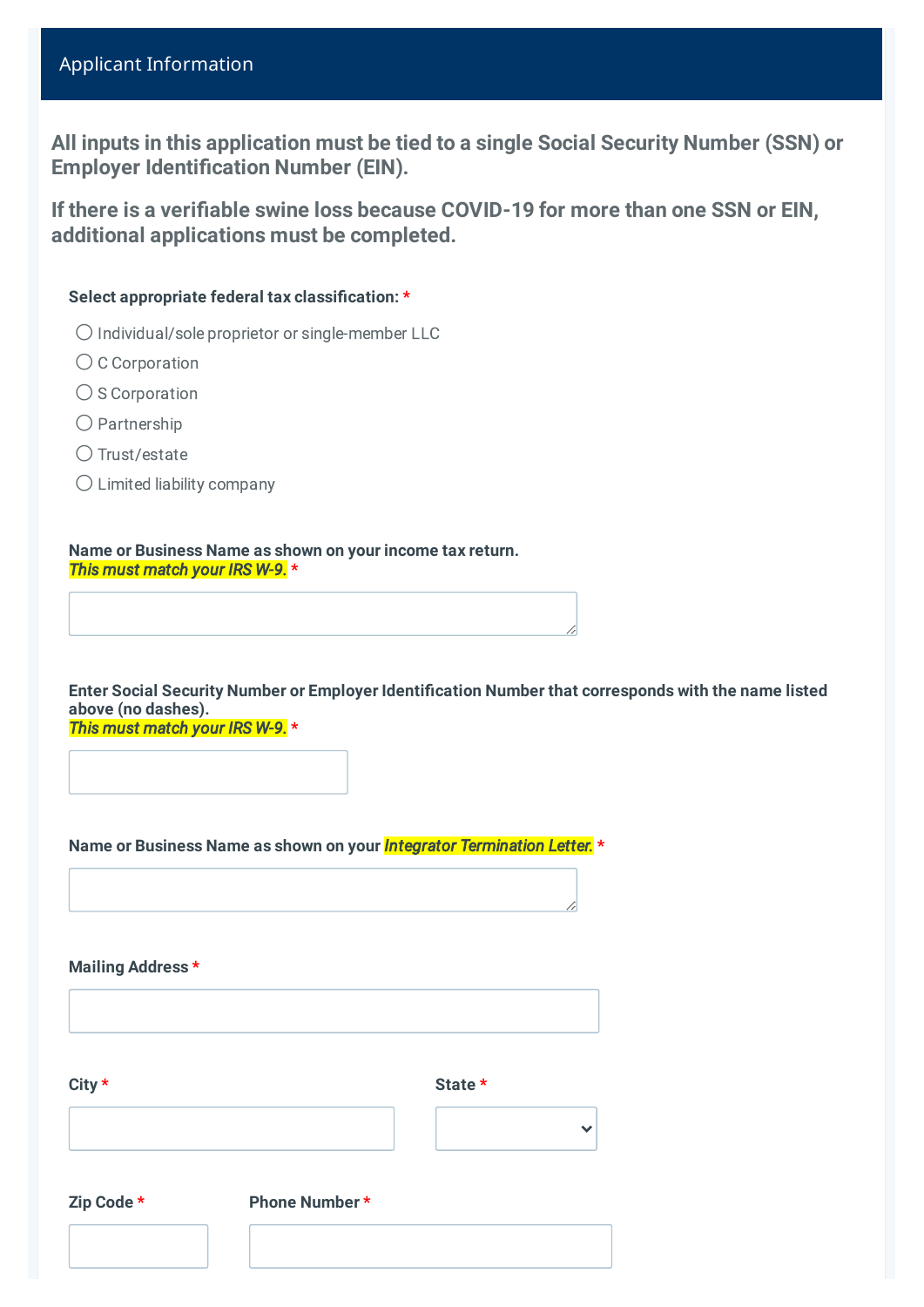|--|--|

| Email Address*                  |                 |  |
|---------------------------------|-----------------|--|
|                                 |                 |  |
| Re-enter Email Address*         |                 |  |
|                                 |                 |  |
|                                 | $\triangle$ 4/5 |  |
| <b>Supporting Documentation</b> |                 |  |

**I applied for Phase I financial assistance of this program. \***

 $\bigcap$  Yes

 $\bigcap$  No

**Phase 1 Reference Number (available on letter, viewing application, or calling 866-747-9823): \***

Upload a completed and signed copy of the IRS Form W-9 that matches the Social Security Number (SSN) or **Employer Idenitifcation Number (EIN) entered above. Digital Signatures will not be valid.**

**To download a copy of the IRS Form W-9, click here: <https://www.irs.gov/pub/irs-pdf/fw9.pdf>**

**Upload contract termination letter dated between March 1, 2020 and June 30, 2022.**

**Upload Certificate of Coverage (Form AWO-STATE-G-E) as issued by the NC Department of Environmental Quality.**

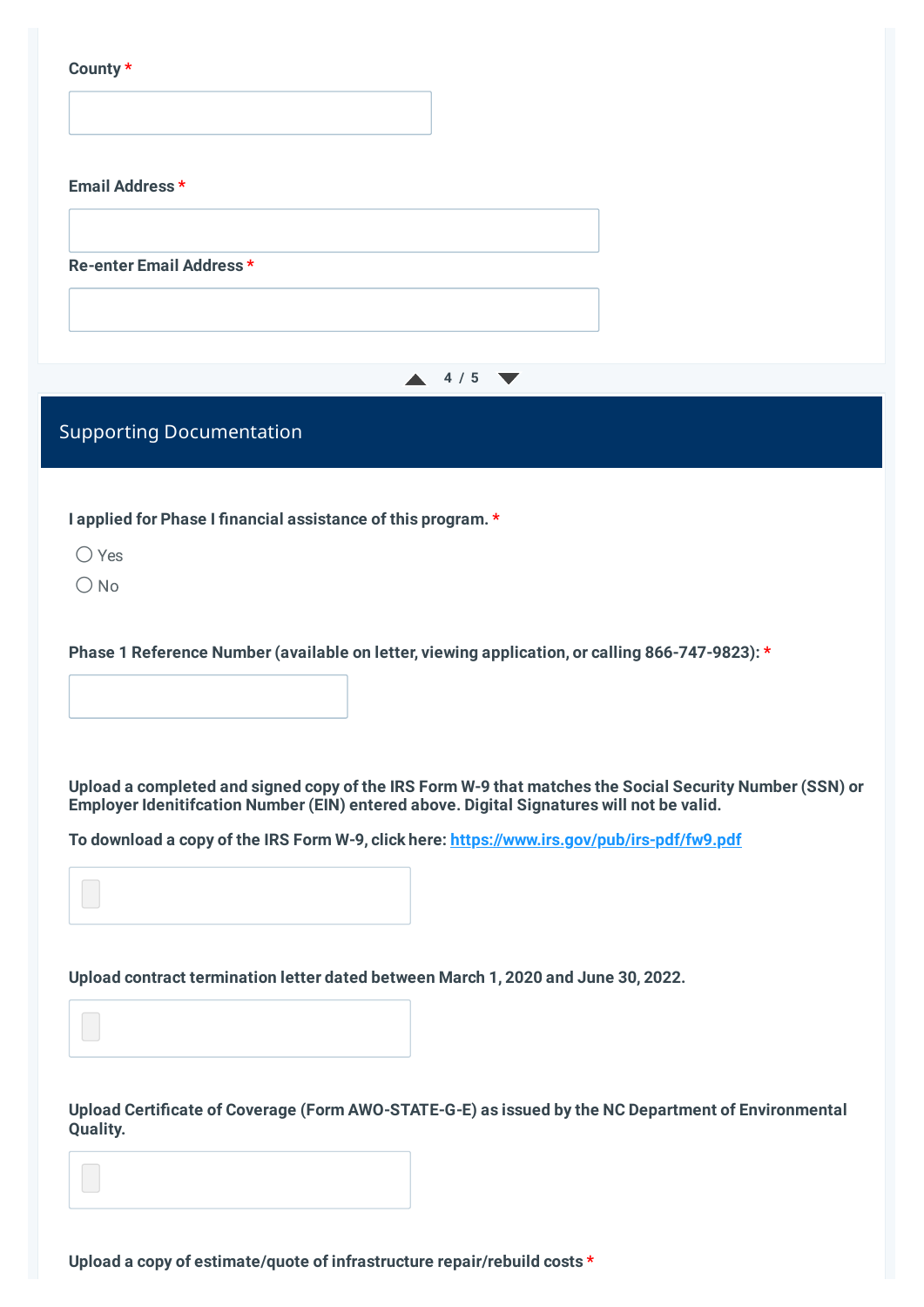### **Upload a full copy of new integrator contract or letter of intent \***

### **This infrastructure assistance application operation upon completion will be a: \***

- $\bigcirc$  Wean to Finish
- ◯ Wean to Feeder
- ◯ Farrow to Finish
- $\bigcirc$  Feeder to Finish
- $\bigcap$  Farrow to Wean
- ◯ Farrow to Feeder
- ⚪ Boar/Stud
- $\bigcap$  Gilts
- $\bigcap$  Other

### **This application is for a: \***

- $\bigcap$  Renovation
- $\bigcap$  Rebuild

### **Total number pig space/units as described in Grower Contract:**

 $\uparrow$  5/6

### **AFFADAVIT FORM**

**By my signature, I certify the following:**

**The undersigned agree(s) that 1.) all statements made in this verification and documentation are made for the purpose of obtaining Relief Assistance from Swine and Dairy Assistance Program; 2) the loss being verified and documented was mine; 3) verification and audit of information provided may be made at any** time; and 4) institutions will rely on the information provided and I have a continuing obligation to amend the **information provided if any of the facts change.**

**I hereby authorize the North Carolina Department of Agriculture and Consumer Services to have access to all information, files, documents, and records kept by FEMA, SBA, North Carolina Department of Crime Control and Public Safety, Division of Emergency Management, USDA, and other agencies or entities providing assistance. The authorization includes the release of any information, files, documents and records deemed confidential and extends to all information, files, documents and records otherwise considered confidential under any Federal and State Privacy Acts. This authorization shall include, but is not** limited to, the right to inspect, copy or otherwise utilize, or obtain clarification or opinion regarding said **information, files, documents and records, as it is deemed necessary to verify or authenticate information provided in your application for relief assistance.**